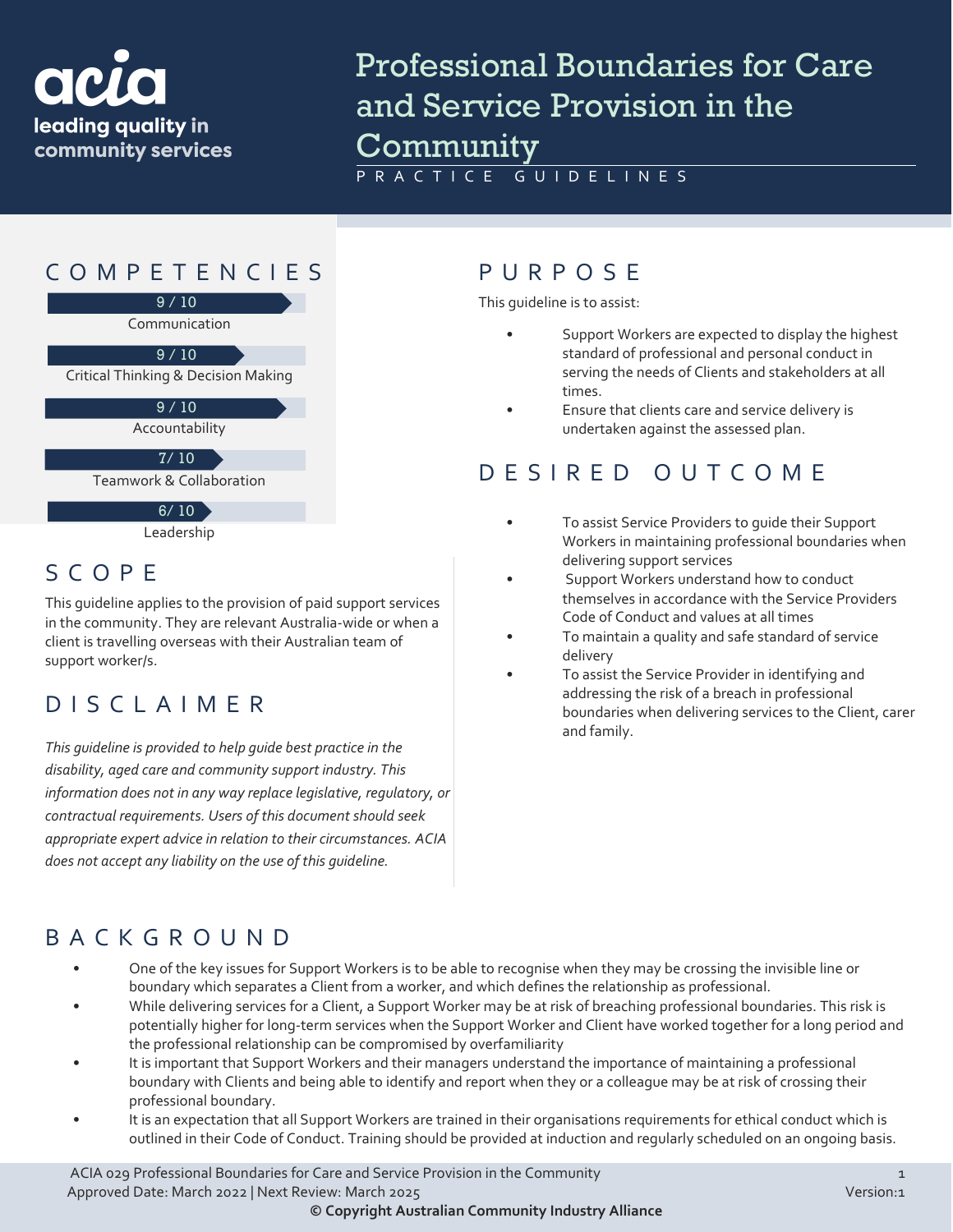#### DEFINITIONS & SUPPORTING INFORMATIO N

**Community Supports and/or Services** is defined as the provision of paid supports and services in a client's home or community. It includes but is not limited to, the following activities of daily living:

- personal care or support
- housework or domestic assistance
- transport assistance
- community access
- social support
- nursing services
- clinical supports
- gardening and home maintenance
- palliative care
- respite care

**Support Worker** - A paid person who assists people to perform tasks of daily living so as to participate in social, family and community activities in the person's home and their community. Support Workers have been commonly known in the past as attendant care worker, disability worker, aged care worker, community worker, homecare worker, care worker or paid carer.

**Service Provider** - Organisation or person accountable for the delivery of supports to Clients.

**Carer** - a person that provides supports to the Client at no cost (generally family or friend).

**Client** means the service user, participant, user, care recipient, consumer or person receiving the nursing or support services.

**Plan** means a Service Plan, Support Plan or Individual Plan (however titled – the plan) is a document developed in response to a request for service. It is developed by a Registered Nurse or a person deemed competent by the provider from the service provider, prior to the commencement of service delivery. It outlines the expected outcomes of the requested care/services and the tasks, duties and interventions required to meet the care and service needs of the client (within the parameters of the funding program). The plan guides and directs the individual support worker or Registered Nurse in their day-to- day delivery of the services.

**Registered Nurse** means a person who has completed the prescribed educational preparation, demonstrated competence for practice, and is registered and licensed with the Australian Health Practitioner Regulation Agency (AHPRA) as a Registered Nurse.

**Competent** means having been trained and assessed by a registered nurse or enrolled nurse or approved assessor as competent to safely and appropriately perform a specified task.

**Behaviour** is the way that somebody acts especially towards other people.

**Breaches** an act of breaking or failing to observe a law, agreement, or code of conduct.

**Conduct** is the manner in which a person behaves, especially in a particular place or situation.

**Conflict of Interest** is a situation in which a person is in a position to derive personal benefit from actions or decisions made in their official capacity

**Compliance** is the action or fact of complying with a wish or command.

**Ethical Behaviour** is acting in ways consistent with what society and individuals typically think are good values. It is doing the right thing, even when no one else is around to witness it.

**Obligation** is an act or course of action to which a person is morally or legally bound, a duty or commitment.

**Professional Boundaries** can be described as rules and limits that define the nature of the relationship between a Client and the person delivering the service.

**Professional Conduct** is the high standard that you expect from a person who is well trained in a particular job.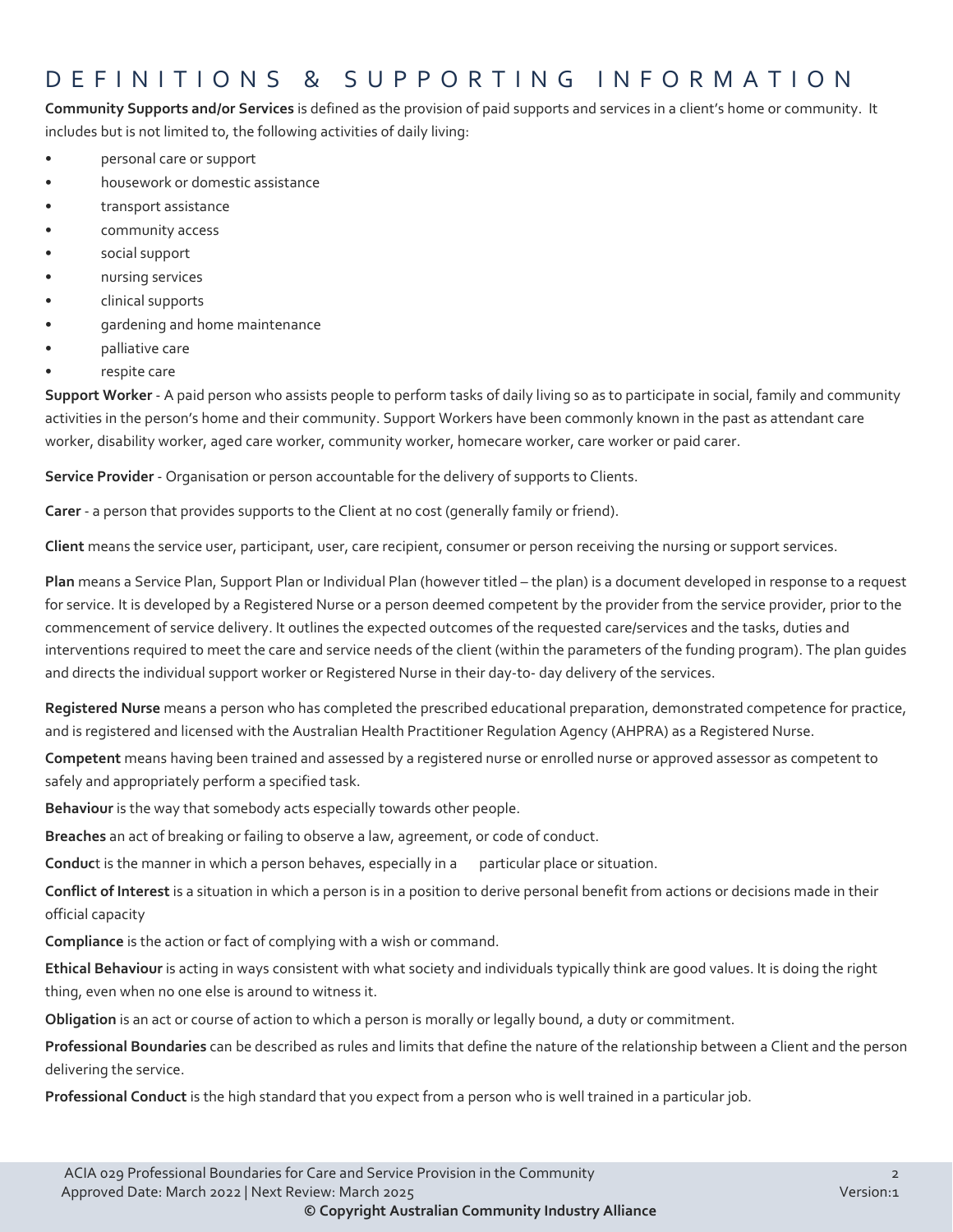### GUIDELINE

A definition of the term professional boundaries:

- Professional: engaged in a specified activity as one's main paid occupation rather than as a pastime;
- Boundaries: something that indicates or fixes a limit or extent.

Professional Boundaries are the legal, ethical, and organisational frameworks that protect both clients/clients and employees, or workers, from physical and emotional harm, and help to maintain a safe working relationship.

Support Worker's should be familiar with and have access to their organisations code of conduct or related policy on professional boundaries.

All Support Workers have an obligation and duty of care to:

- Comply with industry related standards of equity, justice, fairness and compassion in dealing with others within and beyond the organisation
- Perform all duties in a responsible and professional manner, with due regard for organisational policies and other legal requirements / obligations and the Client's needs and choices
- Act appropriately when a conflict arises between themselves and the Client, escalating their concerns immediately in line with the Service Providers process.

Some examples of unacceptable behaviours or practices relating to professional boundaries include but are not limited to;

- Feeling like you are the only one that understands the client;
- Favours, asking for special consideration;
- Being referred to as a friend by the client and/or their family;
- Worrying about them when you go home;
- Sharing personal information;
- Visiting the client outside your shift time;
- Staying back after the shift has been completed;
- Inappropriate body language;
- Gestures or words that would not be seen as professional;
- Jokes about relationships, sexuality or intimacy
- Physical contact which is not essential to the delivery of the support task;
- Accepting money or gifts, or loans/borrowing
- Witnessing or signing legal documents
- Or any other behaviour that may be deemed by the Client, family or other parties to compromise professional boundaries.

#### **Professional Conduct:**

All Support Workers are expected to:

- Treat everyone with courtesy, respect, kindness, consideration, and display sensitivity towards them in relation to their rights;
- Refrain from all forms of harassment and discrimination based on gender, race, religious belief, political affiliation, pregnancy, disability, sexual orientation, or illness;
- Always act honestly, in good faith, and be respectful of the trust placed between themselves and Clients;
- Respect the Client's rights to privacy and keep personal information in confidence;
- Respect the Client's rights to take risks with due regard to the scope of their own role;
- Consider the impact of their decisions and behaviour on the well-being of others •Refrain from any personal relationship with the Client and always maintain professional boundaries;
- Seek advice from an appropriate supervisor where a colleague's behaviour is perceived to be in questionable in this area, and report any suspected lack of professional boundaries, corruption, criminal, or unethical conduct to a member of the Management Team;
- Seek advice from an appropriate supervisor where there is any uncertainty about their own relationship or interactions with a Client in relation to the maintenance of professional boundaries.